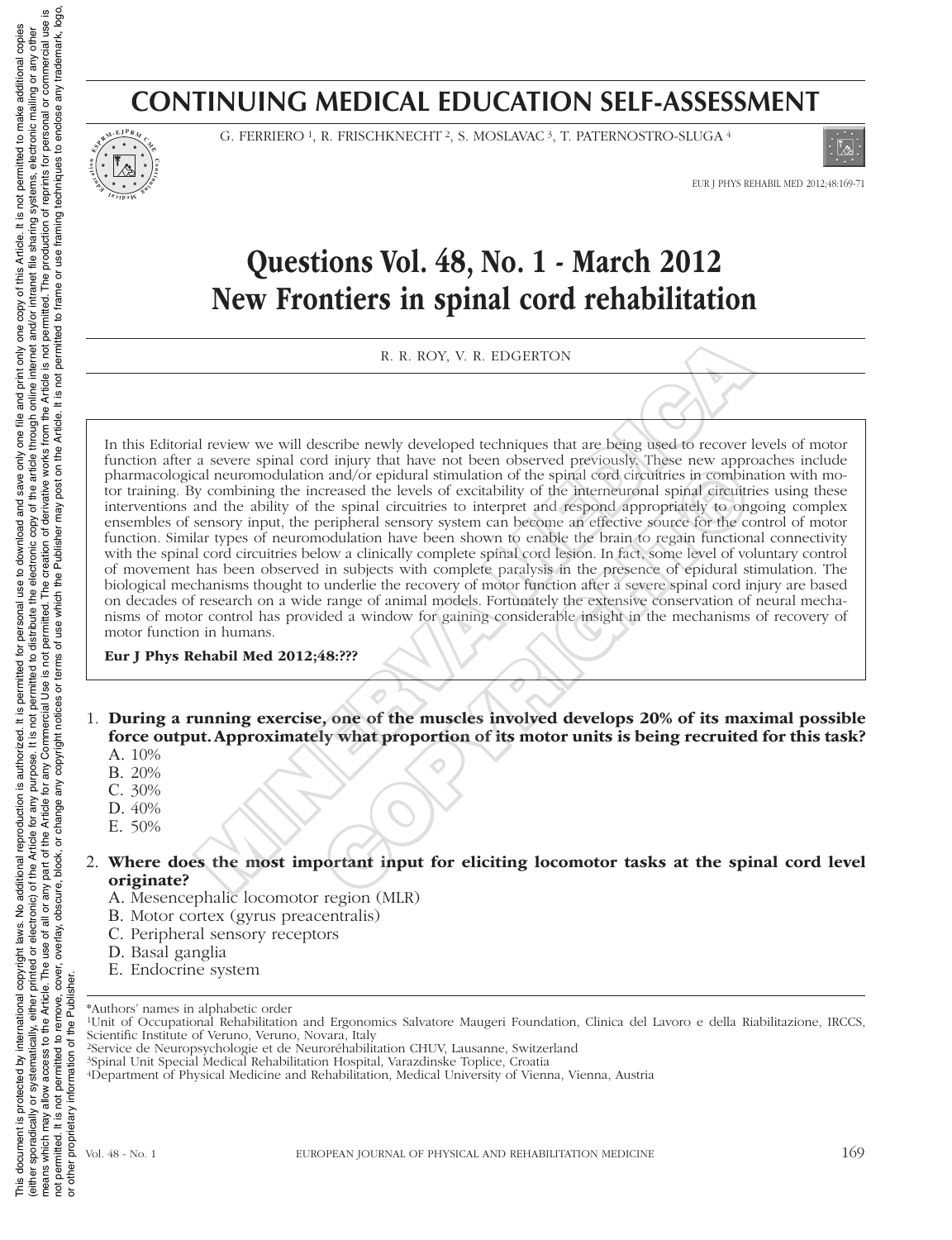#### 3. Epidural stimulation...

- A. has never been used in human subjects.
- B. can enable the spinal circuitry to generate locomotor tasks.
- C. enables performance of complex tasks when applied to human subjects.
- D. has proven effective only in incomplete spinal cord lesions.
- E. should not be used in combination with pharmacologic modulation.

## Use of robot assisted gait therapy in rehabilitation of patients with stroke and spinal cord injury

P. SALE, M. FRANCESCHINI, A. WALDNER, S. HESSE

Difficulty in walking is a major feature of neurological disease, and loss of mobility is the activity of daily living on which patients place the greatest value. The impact on patients is enormous, with negative ramifications on their participation in social, vocational, and recreational activities. In current clinical practice the gait restoration with robotic device is an integral part of rehabilitation program. Robot therapy involves the use of a robot exoskeleton device or end-effector device to help the patient retrain motor coordination by performing well-focused and carefully directed repetitive practice. The exoskeleton, as an assistive device, is also an external structural mechanism with joints and links corresponding to those of the human body. These robots use joint trajectories of the entire gait cycle and offer a uniform (more or less) stiff control along this trajectory. In this field the new powered exoskeleton ReWalk (Argo Medical Technologies Ltd) was developed to have an alternative mobility solution to the wheelchair and rehabilitation treatment for individuals with severe walking impairments, enabling them to stand, walk, ascend/descent stairs and more. The end-effector-based robot is a device with footplates placed on a double crank and rocker gear system. Alternatives to powered exoskeletons are devices that use movable footplates to which the patient's feet are attached. All devices include some form of body weight support. Prominent goals in the field include: developing implementable technologies that can be easily used by patients, therapists, and clinicians; enhancing the efficacy of clinician's therapies and increasing the ease of activities in the daily lives of patients. **Columb to the solution of the solution of the solution of particular cord in the solution of particular state, M. FRANCESCHINI, A. WALDNER, S. HESSE<br>
P. SALE, M. FRANCESCHINI, A. WALDNER, S. HESSE<br>
and cord in the precise** ure of neurological disease, and loss of mobility is the activity of daily<br>the impact on patients is enormous, with negative ramifications on their<br>activities. In current clinical practice the gait restoration with robotic

#### Eur J Phys Rehabil Med 2012;48:????

#### 1. Robotic gait training in spinal cord injured persons...

- A. is a contraindication.
- B. is considered to be effective, with a high level of evidence.
- C. increases the muscular limb activity during exercise when compared to traditional assisted treadmill training.
- D. improves the autonomic control of blood pressure.
- E. is more cost effective than other locomotor training approaches.

#### 2. Considering the published evidence regarding robotic gait training, in stroke patients...:

- A. there is a good level of evidence that robotic gait training improves daily living competencies.
- B. robotic gait training is less effective than conventional training in increasing walking ability.
- C. the effectiveness of robotic gait training is well established.
- D. at 1 year after stroke robotic gait training is no longer effective.
- E. robotic gait training fails to improve muscle force.

or other proprietary information of the Publisher.

 $\overline{a}$